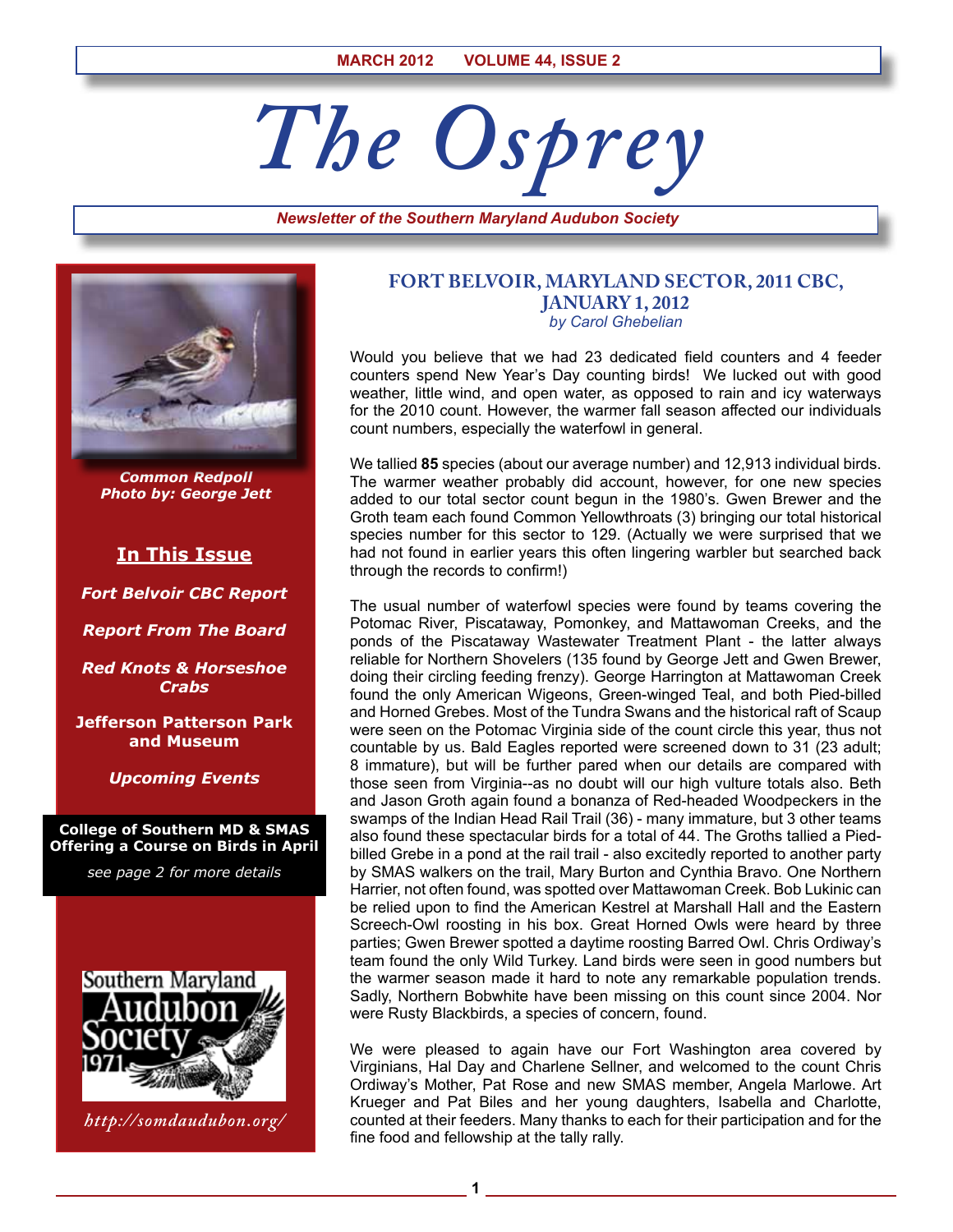#### **REPORT FROM THE BOARD January 25, 2012**

The following are highlights from the January 25, 2012 board meeting held at the United Way building in La Plata, Maryland.

The board discussed a new event which SMAS is interested in, a Monarch Butterfly Festival. This event, slated for next year's activities, will be held in Cobb Island in conjunction with the towns' citizens association. Linda Riggs, Cobb Island resident and business owner, attended the board meeting. Questions and ideas arose with followup scheduled for our next meeting.

A new fundraising initiative, a Chic-fil-a "Spirit Night", continues to be fine tuned. Additional locations are being contacted to broaden this exciting new idea.

Continuing with new initiatives and ideas the board discussed the need to advertise to our membership the upcoming birding classes that three of our SMAS member and educators are teaching for the College of Southern Maryland (CSM) Continuing Education Community Education offerings this spring. The class syllabuses were designed by current board member, past president, and retired St. Mary's College professor Dr. Ernie Willoughby. Watch out for additional details or check the recently mailed CSM Continuing Education class schedule.

The remainder of the board meeting consisted with discussions of the following:

Repair of the Mattawoman Natural Environmental Area Wildlands-George Wilmot Trail.

- Request from the Charles County Garden Club for SMAS to provide a lecture on Butterflies and Birds.
- Committee chair reports.

The next board meeting will be held at 7 p.m., Wednesday, February 29 at the Charlotte Hall Library. All are welcome. Please migrate on over!

# **WELCOME, NEW MEMBERS!**

A. Boehm, Saint Leonard, MD Linda Carlson, Leonardtown, MD Deborah Emerson, North Beach, MD Mark Fondren, California, MD David Frazer, Chesapeake Beach, MD Stacy Hendrix, Lexington Park, MD Caroline Matricciani, Lexington Park, MD Kate M. Roff, Fort Washington, MD Ella M. Russell, Abell, MD Nancy Swenson, Waldorf, MD

# **COLLEGE OF SOUTHERN MARYLAND AND SMAS OFFERING A COURSE ON BIRDS IN APRIL**

The College of Southern Maryland is offering a course titled "The Life of Birds" at three Southern Maryland Campuses in April. The course has been developed in consultation with the Southern Maryland Audubon Society, and is offered in the Personal Enrichment Department. It is open to anyone interested in learning about the birdlife of southern Maryland.

The course description in the catalog reads: The Life of Birds, PEP-8370. Conducted by educators from the Southern Maryland Audubon Society, and designed for anyone wishing to better appreciate the birds living around us. Anatomical and physiological adaptations for flight, behavior and ecology, and classification and field identification will be covered. A 4-hour Saturday field trip is planned to local birding spots.

The course is offered at the La Plata, and Leonardtown, campuses on Thursdays, April 5 through April 26, from 7:00 to 8:30 p.m., with a field trip on Saturday morning, April 28; and at the Prince Frederick campus on Fridays, April 13 to May 4, with a Saturday morning field trip April 14. The instructors, all long-time members of SMAS, are Bob Boxwell, Mike Callahan, and Ernie Willoughby. Tuition is \$10, and fees \$88.

To learn more about this course and how to register for it contact Shaunda Holt, Personal Enrichment Program Coordinator at 301-934-7652, srholt@csmd.edu

### **Birds Win In Historic Change Of Menhaden Harvest Limits**

On 9 November the Atlantic States Marine Fisheries Commission (ASMFC) adopted a new limit reference point (i.e., threshold) that is substantially more conservative than the present one: 15% Maximum Spawning Potential (up from 8% MSP). They also adopted the most conservative target option (40%MSP). This regulatory change means that catches will be reduced by about 28% compared to the average catch for the past 5 years, leaving approximately 60,000 metric tons of additional menhaden for the broader ecosystem. This change represents a win for Osprey, Common Loons, Northern Gannets, Brown Pelicans, Royal Terns and the many other birds that depend on these fish in the Chesapeake Bay.

Nearly 100,000 comments were submitted to the Commission on menhaden as of November 2. Of these, the overwhelming majority of comments (approximately 90%) supported the most conservative option for a new threshold. For those of you who expressed your support for a change in regulations on behalf of birds, your voice was heard. Thank you.

Bryan D. Watts, Director, Center for Conservation Biology, College of William and Mary and Virginia Commonwealth **University**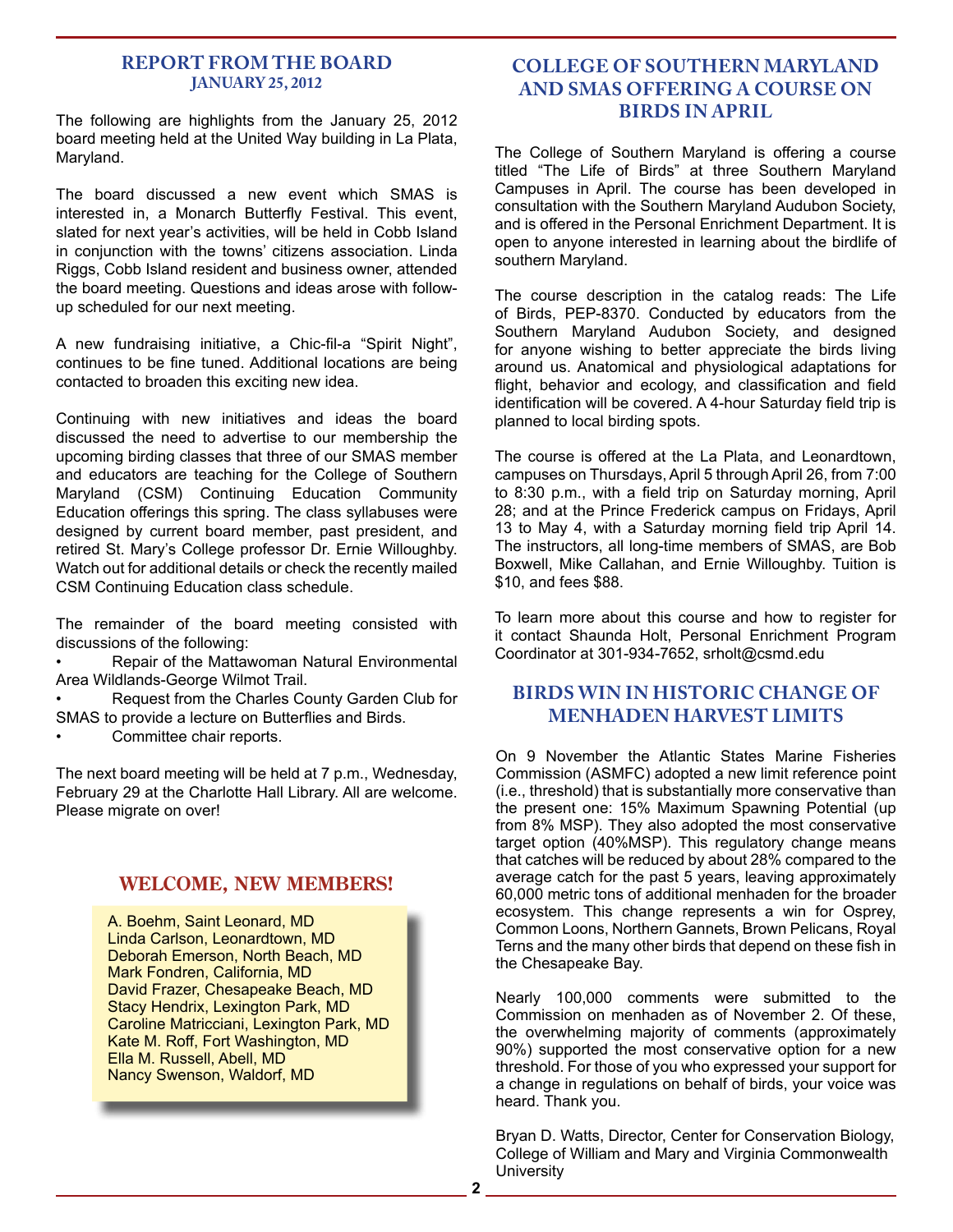# **Midway Island Atoll NWR Albatross News!**

#### She's Back! (December 2, 2011)

On December 1, the world's oldest Laysan Albatross, a female named "Wisdom", was sighted by a Fish and Wildlife Service biologist for the first time this breeding season nesting on Midway Atoll National Wildlife Refuge. Having survived the tsunami generated by Japan's earthquakes last March, Wisdom has returned along with her mate. She was observed in her normal location behind the Bravo Barracks and was proudly incubating an egg. Wisdom is at least 61 years old. She was banded as a nesting adult in the same location by Chan Robbins in December 1956. Robbins estimated that the bird was a minimum of 5 years old at the time.

The oldest albatross in the world appears to be a Northern Royal Albatross which was located on the South Island of New Zealand and was named "Grandma." She reached a banded age of 51.5 years and probable actual age of 61+ years.



**Short-tailed Albatross Photo credit - Pete Leary/USFWS**

The Short-tailed Albatross Couple Has Returned to Midway Atoll National Wildlife Refuge! (Nov. 15, 2011)

The same Short-tailed Albatross couple that reared the first documented chick on Midway Atoll last year, has just returned for an encore performance. Staff biologists were ecstatic to see them both, first the male - then the female. They soon observed preening activity and then subsequently the female laid an egg on November 9. The U. S. Fish and Wildlife Service has expended much effort to attract this endangered species to once again nest on Midway Atoll. At one time Short-tailed Albatross ruled the Pacific Ocean, however turn of the century feather hunting activity decreased their numbers. While decoys are positioned in the background the "real" male short-tailed albatross, a.k.a. golden gooney, cares for his egg on Midway Atoll National Wildlife Refuge.

Pacific Islands External Affairs Office 300 Ala Moana Boulevard, Room 5-311 Honolulu, Hawai'i 96850 808.792.9481 http://www.fws.gov/pacificislands

#### **After Lean Acorn Crop in Northeast, Even People May Feel the Effects NY Times, Dec 2, 2011**

Here's a link to an article in the New York Times about the side effects of the acorn crop failure in the northeast this fall: http://tinyurl.com/79uvjqa

The DC area had a similar acorn crop failure the previous fall and it sure seemed like spring 2011 was awful for ticks!

#### **Red Knots and Horseshoe Crabs** *by Millie Kriemelmeyer*

May 18 to 20 is the field trip to Delaware beaches to see migrating Red Knots and other shorebirds feasting and fattening on horseshoe crab eggs. Join the SMAS group to witness the annual spectacle of horseshoe crabs spawning in the sand and shorebirds jostling at the nests for the protein-rich eggs, which will fuel the last leg of their migration to northern Canada.

The Comfort Inn at 222 S. DuPont Hwy in Dover provides our overnight accommodations for the trip. I recommend that you call Choice Hotels or the Dover Comfort Inn now and reserve your room. Several major events occur in Dover on this weekend, and hotels are filling now.

All ages are welcome on this trip.

Contact me for more information about the trip.

Choice Hotels: 800-424-6423 Comfort Inn Dover: 302-674-3300

Millie Kriemelmeyer, 301-372-8766 mkriemelmeyer@me.com



**Red Knot Photo by: Bill Hubick**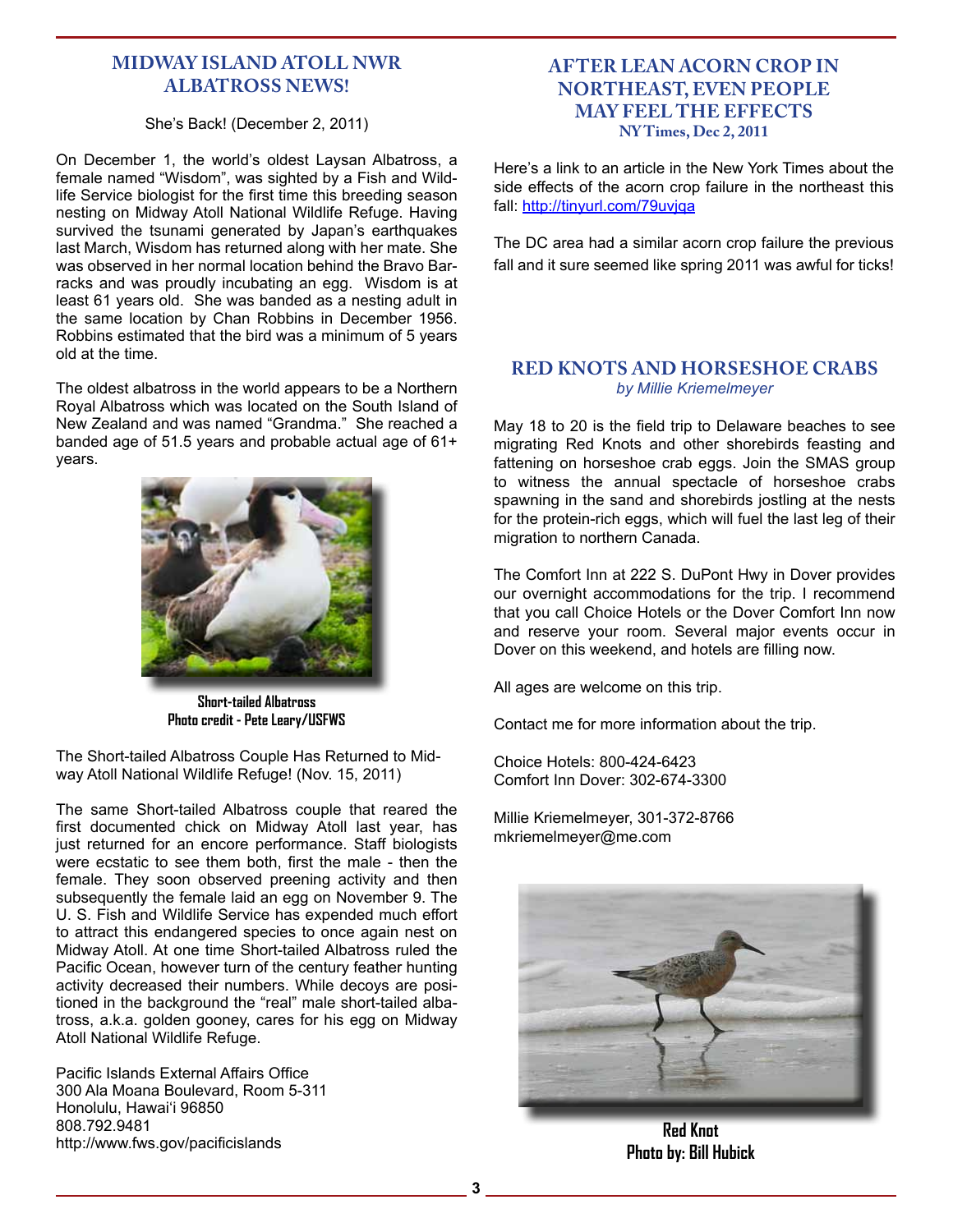# **Field Trip Report for Mattawoman Natural Environmental Area, Charles County**

On November 19, 2011, our joint Audubon Naturalist Society/Southern Maryland Audubon Society group set out on the George Wilmot Trail to enjoy this beautiful area. The nine participants were lucky once again this year that a cold wind was not blasting us along the waterfront views of Mattawoman Creek - the biggest challenge this year was following the trail! The white blazes are really few and far between, and the greenbrier has taken over the portion of the trail that travels along Mattawoman Creek before turning back into the woods. Hopefully this will be remedied by SMAS volunteers this spring with the blessing of the Maryland Park Service. If you go, remember those breadcrumbs!

After picking up a few common species in the parking lot at Lackey High School, we proceeded to the trailhead off of Route 224 and began our trek towards the creek. We also said goodbye to Carol Ghebelian, who had delivered not only the ANS participants to the meeting location, but a loaf of Cora Fulton's good bread to enjoy later!

The warm late fall weather this year made us wonder what waterfowl and other winter birds might be present. On our walk along the Wilmot Trail, we did pick up a few of our winter visitors: Brown Creeper, Yellow-rumped Warbler, Golden-crowned Kinglet, Dark-eyed Junco, White-throated Sparrow, Hermit Thrush, and Winter Wren. Several Redheaded Woodpeckers were present as we got closer to the water, and they were busy fussing at one another with their rattling commentary. White-breasted nuthatch, Carolina Chickadee, Tufted Titmouse, Carolina Wren, Northern Flicker and Downy and Red-bellied Woodpeckers were also seen and/or heard as we walked through the woods. Before we came to the small streambed on our way to Mattawoman Creek, we heard the wonderful music of Tundra Swans calling! In all, about 150 swans were present- what a treat. Also present in the wide section of Mattawoman Creek were Canada Goose, American Black Duck, Green-winged Teal, Northern Shoveler, Ringnecked Duck, Northern Pintail, Mallard, Gadwall, American Wigeon, Hooded Merganser, Ruddy Duck, and American Coot. Pintails, shovelers, geese, wigeon, and ring-necks were in particularly good numbers. Dr. Pete Blank's sharp eyes spotted a lone female Canvasback, giving us a total of 13 waterfowl species! Hooded Merganser, Mallard, and Gadwall were busy at times with group social display bouts, in which males perform courtship displays to attract a female mate. Our northern ducks are unusual among birds in that they have social courtship in the fall and winter, selecting mates and forming pair bonds months before the breeding season.

After a scouting trip to find a way through the greenbrier by the leader, a few brave souls followed and worked their way to another vantage point on the Mattawoman. There we

primarily saw Canada Geese, Mallards, and Ring-necked Ducks. A Killdeer was flushed along the way, but no snipe or other shorebirds were found. Other water-associated birds were a good number of Great Blue Herons, several Great Egrets, Pied-billed Grebe, Double-crested Cormorant, and Ring-billed Gull. We had looks at adult and immature Bald Eagles along the river and Northern Harrier over the marsh. We ended the morning with 45 species and mouthfuls of Cora's delicious bread. Thanks to all who came on the trip, to Carol for organizing the joint trip, and to Cora for providing a welcome treat at the end of a lovely morning.

Gwen Brewer, trip leader

http://www.abcbirds.org/newsandreports/ BirdFriendlyBuildingDesign.pdf



**Yellow-rumped Warbler Photo by: Bill Hubick**

# **NEW HEADWATERS WILDLIFE REFUGE AND CONSERVATION AREA WILL HELP SUSTAIN RANCHING, INCREASE HUNTING, FISHING OPPORTUNITIES IN EVERGLADES**

WASHINGTON, D.C. - "The Everglades Headwaters National Wildlife Refuge and Conservation Area exemplifies how conservation should be done," said Evan Hirsche, president of the National Wildlife Refuge Association. "The partnership announced today by Secretary Salazar is landscape-scale, collaborative by design, resilient to the effects of climate change, and benefits sportsmen, ranchers, the U.S. military, 8 million South Florida water users, the charismatic wildlife of the Everglades, and visitors from around the world."

Hirsche's statement refers to U.S. Secretary of the Interior Ken Salazar's announcement earlier today of the formal establishment of the Everglades Headwaters National Wildlife Refuge and Conservation Area in the northern Everglades, just south of Orlando. The Everglades Headwaters Refuge and Conservation Area will use a combination of conservation easements, that leaves land in private ownership and on the tax rolls, as well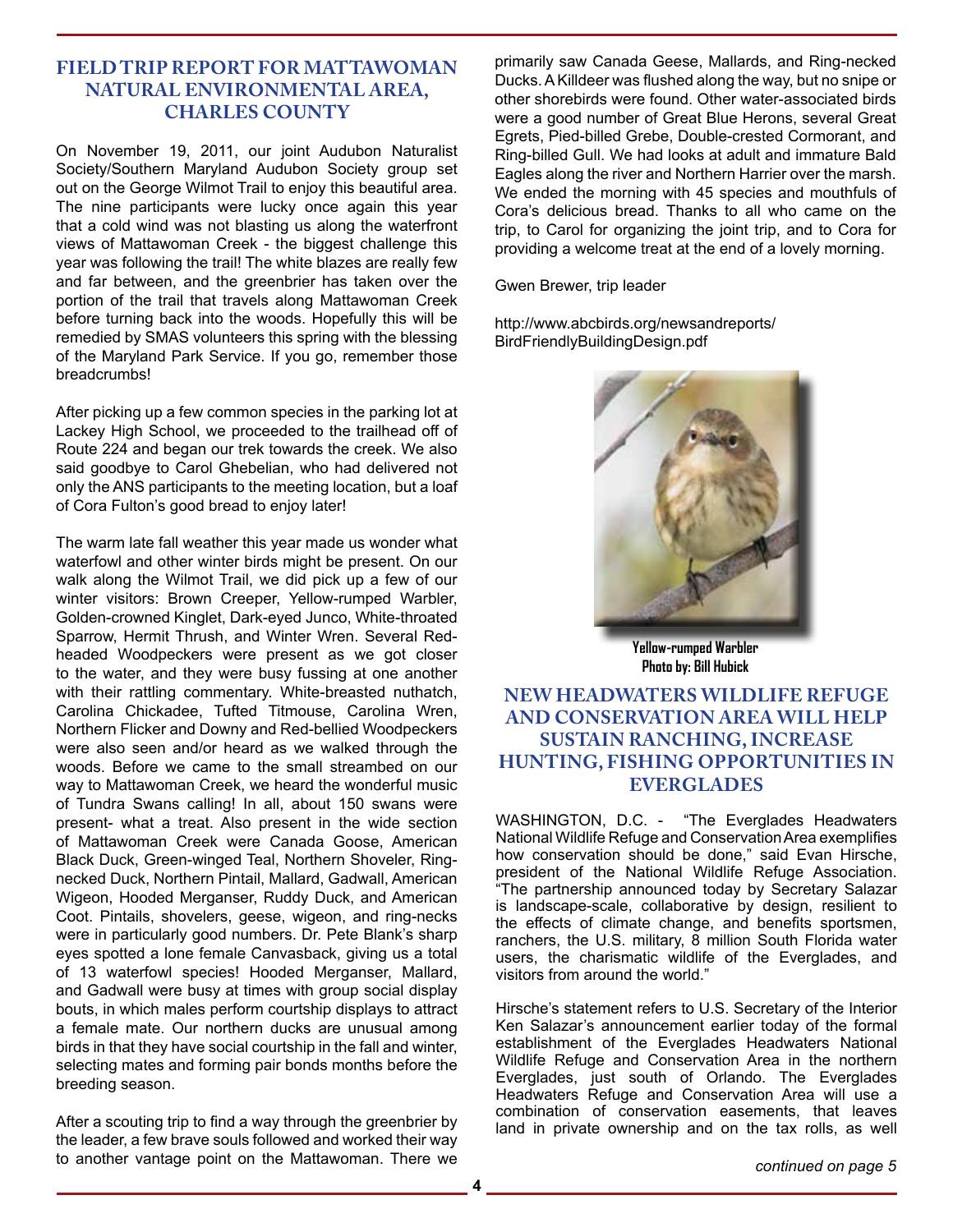as some land acquisition. Lands acquired as part of the new national wildlife refuge will be co-managed as State Wildlife Management Areas through a unique state-federal partnership.

Restoring natural wetlands and maintaining open lands north of Lake Okeechobee is by far the least costly method of storing water for South Florida. Ranching and agriculture in this region employs thousands of Floridians and contributes to our national food security. In addition, through use by sportsmen, birdwatchers and wildlife tourism, refuges and conservation areas generate an average of \$4 to the local economy for every \$1 invested.

"While securing habitat for more than 30 threatened and endangered species, the new initiative also assures expanded hunting and fishing opportunities on future refuge lands and will help sustain Florida's ranching economy," Houghton said. "This refuge was born from a diverse partnership that includes the U.S. Fish and Wildlife Service, the State of Florida, and numerous public agencies and private landowners."

Hunting and fishing are considered priority public uses on national wildlife refuges, along with wildlife observation, photography, interpretation and education. In response to concerns voiced about public access for hunting and fishing, hunting programs on refuge lands will be comanaged by the Florida Fish and Wildlife Conservation Commission as State Wildlife Management Areas, with particular interest in developing youth outdoor and sporting education programs.

"Secretary Salazar's announcement establishes six focus areas where the U.S. Fish and Wildlife Service is now authorized to acquire up to 50,000 acres as national wildlife refuge lands," Houghton said. It also allows the Service to acquire up to another 100,000 acres in conservation easements. The Service would only proceed with willing sellers inside the new boundary, and areas outside of the boundary would not be eligible for purchase by the Service.

Additional information about the new wildlife refuge, including a map and further details on NWRA's Everglades conservation program can be found on the NWRA website – www.refugeassociation.org.

Read this press release online here: http://refugeassociation.org/2012/01/new-headwaters-refuge/

Contact: David Houghton, (603) 831-0920, dhoughton@refugeassociation.org

> **Port in a Storm** *by Jane Klemer*

Feeding frenzy. Robins on the firethorn. Out of place, out of season.

# **FOSTER PARENTS NEEDED**



Southern Maryland Audubon Society sponsors the banding of nestling birds of prey, or raptors, with serially numbered aluminum bands in cooperation with the Bird Banding Laboratory of the U. S. Department of the Interior, as part of our bird research and conservation

activities in Southern Maryland. Limited numbers of Osprey and Barn Owl nestlings become available each year for adoption. The gift of \$10 for an Osprey adoption, or of \$25 for a Barn Owl adoption, contributes to a special fund for the support of raptor research and raptor conservation projects. The foster parent receives:

- A certificate of adoption with the number of the U. S. Department of the Interior band, and the location and date of the banding.
- Information on the ecology and migration patterns of the species, photo of a fledgling, and any other information on whereabouts or fate of the bird that may be available.

#### **Interested?**

Here's how to become a foster parent of an Osprey or a Barn Owl. Send \$10.00 for each Osprey, \$25 for each Barn Owl, or \$35 for each American Kestrel to:

**Melissa Boyle 10144 Point Lookout Road Scotland, MD 20687**



# *ADOPT A RAPTOR*

\_\_\_\_\_\_\_\_\_\_\_\_\_\_\_\_\_\_\_\_\_\_\_\_\_\_\_\_\_\_\_\_\_\_\_\_\_\_\_\_\_\_\_\_

\_\_\_\_\_\_\_\_\_\_\_\_\_\_\_\_\_\_\_\_\_\_\_\_\_\_\_\_\_\_\_\_\_\_\_\_\_\_\_\_\_\_\_\_

Name:\_\_\_\_\_\_\_\_\_\_\_\_\_\_\_\_\_\_\_\_\_\_\_\_\_\_\_\_\_\_\_\_\_\_\_\_\_\_\_

Address:

I wish to adopt (check one):

 $(\#$  of) Osprey, \$10.00 each

\_\_\_\_\_\_\_(# of) Barn Owl, \$25.00 each

(# of) American Kestrel, \$35.00 each

Amount Enclosed:

**Make checks payable to: Southern Maryland Audubon Society**

-----------------------------------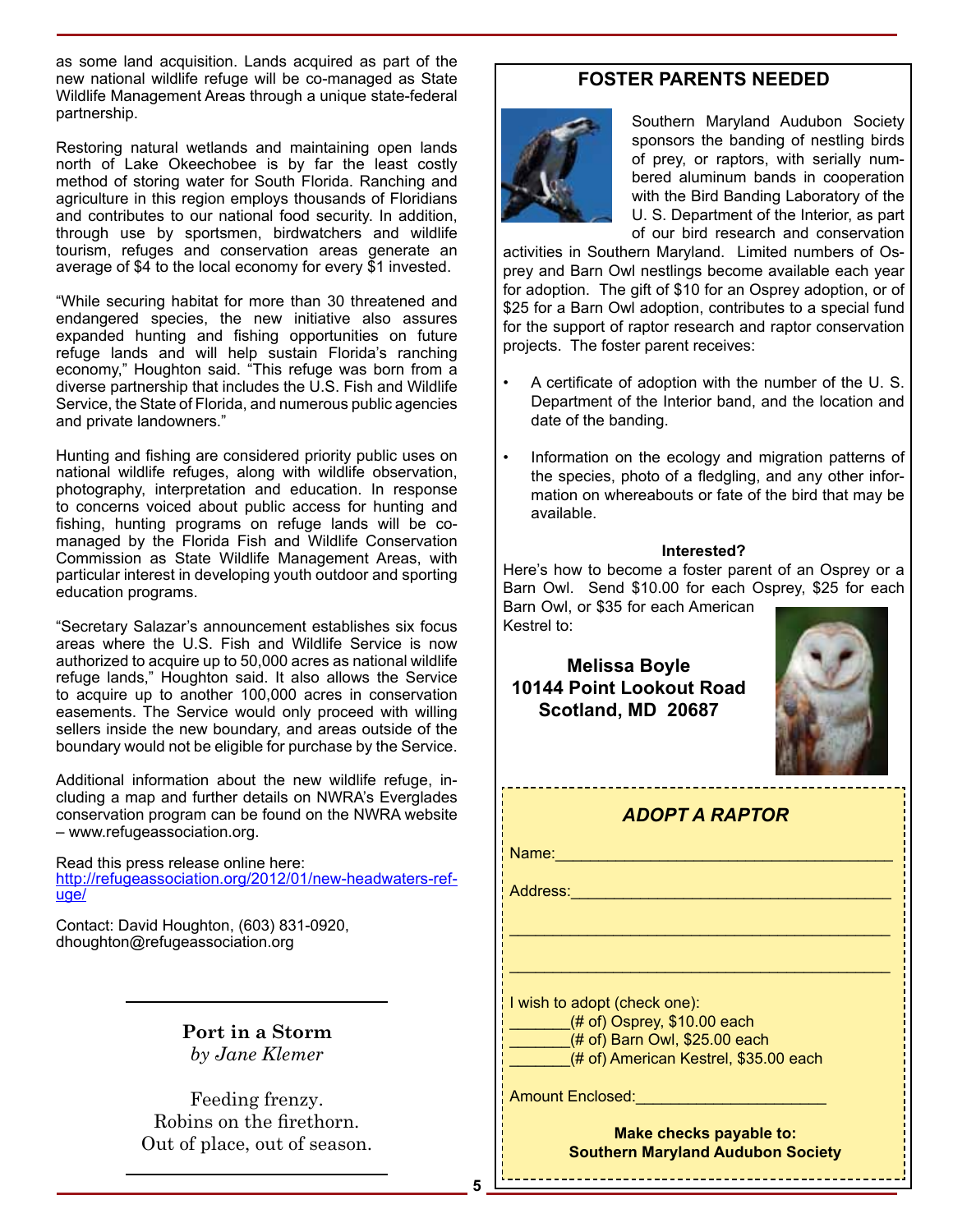# **Eastern Shore Trip, January 28, 2012**

The Patuxent Bird Club/Prince George's Audubon Society/ SMAS held a trip to various locations on the eastern shore today. A total of ten participants visited a variety of habitats and had good views of several rare or semi-rare birds, the highlight of which was the continuing Lark Sparrow at Assateague State Park. Highlights from each stop included:

Cambridge waterfront: Waterfowl were relatively few here, but we did see one Surf Scoter, two American Wigeon, several Common Goldeneye and Bufflehead, a Pied-billed Grebe, and a distant flock of Snow Geese in flight.

Naylor Mill Road: Initially there were no birds on the pond, but just as we were preparing to leave, there was a huge exodus of gulls from the landfill and soon the pond was teeming with birds. Most consisted of Great Black-backed, Herring and Ring-billed Gulls, but also present was two Lesser Black-backed Gulls, one of which seemed to have a slightly paler mantle color, but otherwise appeared normal for LBBG. It may have been a LBBG x Herring hybrid, as it seemed intermediate between the two species in some ways. Dave Mozurkewich also had a 1st winter Iceland Gull, but the rest of us were unable to get on the bird in the swirling flock above. Several Bald Eagles also passed high overhead.

Assateague State Park: We got great views of the Lark Sparrow near the bath house by Pump Station 2. First we had it for an extended period of time atop a post behind the bath house, than we had even closer views as it foraged on the ground. The bird was still present and visible when we left after viewing it for approximately 45 minutes. Also present were Yellow-rumped Warblers, Song Sparrows, a Northern Flicker, and flyover gulls.

Assateague Visitor's Center: A brief stop here revealed a group of Brant, a small group of gulls (including a few Bonaparte's Gulls) on a nearby mudflat, and several Bufflehead.

Ocean City Inlet: It was very blustery here, but there were a decent number of birds present. Waterfowl included American Black Duck, Brant, Surf Scoter, both species of Loons, a sizeable (50 or 60) flock of Long-tailed Ducks, and a handful of Common Eiders visible on the far side of the jetty. Also of note was a brief flyby view of a Great Cormorant. Other highlights here included one Bonaparte's Gull and one American Oystercatcher.

Shorter's Wharf Road: We missed Short-eared Owls here this evening, but we did have several Bald Eagles and Northern Harriers. The highlight for me was a lone, squeaky Brown-headed Nuthatch in the one live Loblolly Pine that extended out into the area of marsh where we stood. Other birds present included Greater Yellowlegs (and one Lesser Yellowlegs), Common Mergansers, and a few Hooded Mergansers. We were also treated to close views of four flyby Wilson's Snipe. We also had a distant, large flock of Snow Geese. Four Tundra Swans flew low overhead, calling as they passed. We were also treated to a spectacular sunset over the marsh.

Fred Shaffer Patuxent Bird Club GlaucousGull@verizon.net

#### MEMBERSHIP APPLICATION

- Please enroll me as a member of the Audubon Family and the **Southern Maryland Audubon Society**. I will receive the chapter newsletter, *The Osprey*, and all my dues will support environmental efforts in Southern Maryland.
- Please enroll me as a member of the **National Audubon Society**. My membership will also include membership in the Southern Maryland Audubon Society. I will receive National's *Audubon Magazine*, the chapter newsletter, and support national and local environmental causes. A fraction of my dues will be returned to the local chapter.

| Name                                                                                                                                            |                                                                      |                            | Address                                                                                    |                                                                                                    |                |                             |              |  |
|-------------------------------------------------------------------------------------------------------------------------------------------------|----------------------------------------------------------------------|----------------------------|--------------------------------------------------------------------------------------------|----------------------------------------------------------------------------------------------------|----------------|-----------------------------|--------------|--|
| City                                                                                                                                            |                                                                      | State<br>Zip               |                                                                                            |                                                                                                    |                |                             |              |  |
| I DO<br>do NOT wish to receive The Osprey electronically. My e-mail address is:<br>(electronic delivery saves SMAS printing and mailing costs.) |                                                                      |                            |                                                                                            |                                                                                                    |                |                             |              |  |
| <b>Chapter-Only Dues (new/renewal)</b><br>Make check payable to Southern Maryland Audubon Society                                               |                                                                      |                            | National Dues, Make check payable to<br>National Audubon Society -- Chapter code #C9ZL000Z |                                                                                                    |                |                             |              |  |
| $\Box$                                                                                                                                          | Individual/Family                                                    | 1yr \$20 2yr \$38 3yr \$56 |                                                                                            | ப                                                                                                  | Senior/Student | Introductory Offer - 1 year | \$20<br>\$15 |  |
| □                                                                                                                                               | Senior/Student                                                       | 1yr \$15 2yr \$28 3yr \$42 |                                                                                            |                                                                                                    |                |                             |              |  |
| □                                                                                                                                               | Individual Lifetime Membership<br>\$500<br>Senior (over 62)<br>\$250 |                            |                                                                                            | Mail to: Southern Maryland Audubon Society, Attn: Membership<br>P.O. Box 181 Bryans Road, MD 20616 |                |                             |              |  |